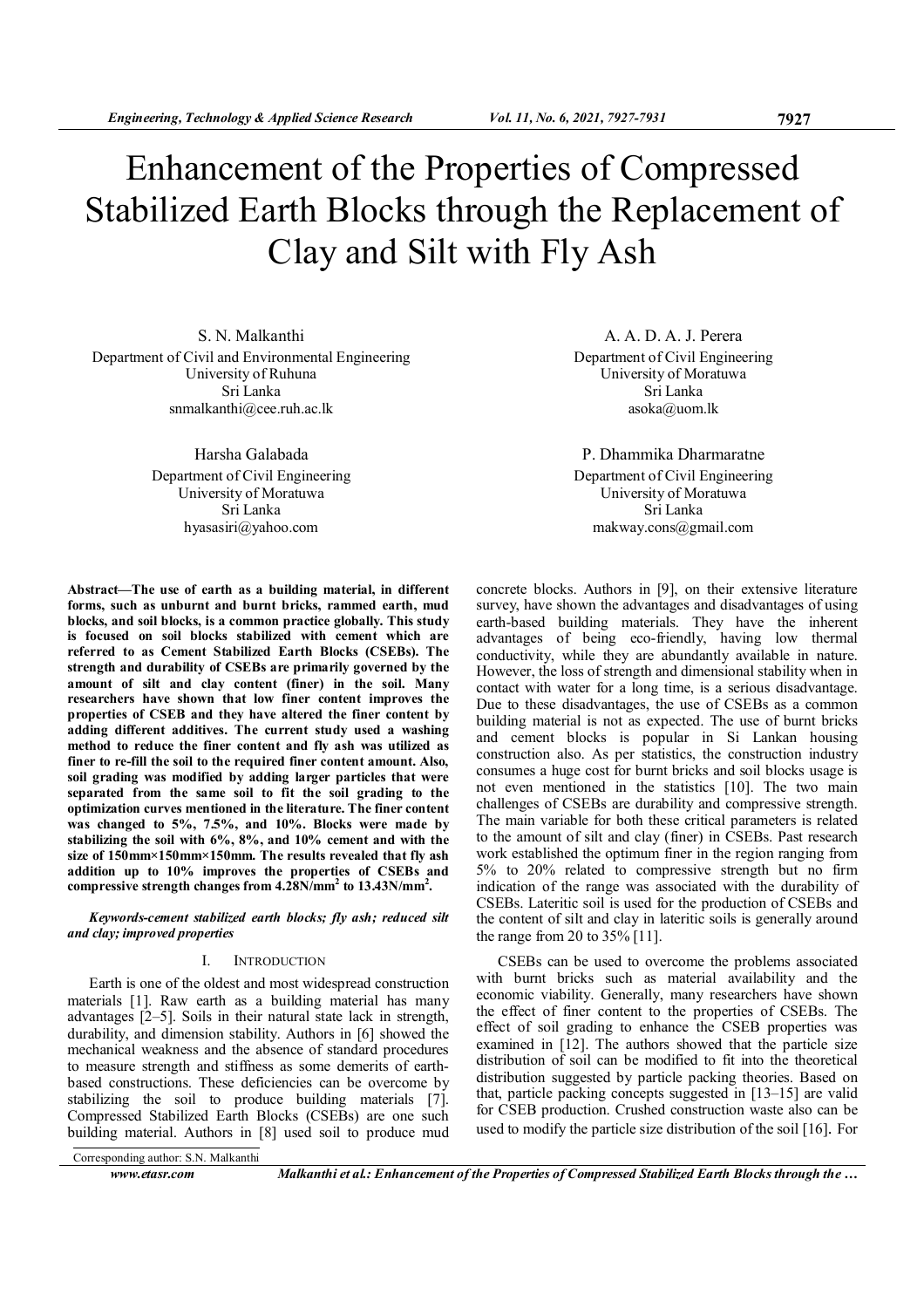other soil-based products like mud concrete also, particle percentages in the different ranges need to be controlled [8].

The current research examined the reduction of finer content by washing the soil for the production of CSEBs. Removing finer content to a certain extent may improve durability. Production practicability is another concern. With high clay content, the production process may face problems. Therefore, removing finer may help the production process and lower its cost. With this finer reduction, there can be more voids in the soil mix. Therefore, the study suggests the addition of fly ash to act as finer. With this background, the objective of the study is to check the suitability of using fly ash as a replacement for finer content in the soil to produce CSEBs.

#### II. USE OF FLY ASH FOR CSEB PRODUCTION

Fly ash is a fine, glass-like powder recovered from gases created by coal-fired electric power generation and its particles are generally spherical in shape and range in size from 0.5µm to 100 $\mu$ m [17]. SiO<sub>2</sub>, Al<sub>2</sub>O<sub>3</sub>, Fe<sub>2</sub>O<sub>3</sub>, and occasionally CaO are the main chemical components present in fly ash [18]. It has a long history of use as an engineering material and has been successfully employed in geotechnical applications [19]. Additionally, the use of fly ash to enhance the properties of concrete is not rare. Authors in [20] have used fly ash/rice husk ash mixture to enhance the properties of concrete. Authors in [21] showed the effect of using fly ash on the compressive strength of green concrete. Most of the times, fly ash is classified as secondary binder and cannot induce the desired effect by itself. However, with the presence of activators can form a cementitious compound which can improve the strength of the soil [22]. Highest compressive strength of CSEBs can be achieved when they were incorporated with 10% fly ash. The lowest water absorption was experienced by CSEBs when the fly ash percentage was 15% [23]. Authors in [24] have used high carbon fly ash for compressed earth blocks. As per their studies, they have varied the fly ash content from 0% to 50% in 10% intervals keeping the cement content constant. Blocks with 0% fly ash have shown the maximum compressive strength and the lowest water absorption. They concluded that 25% fly ash content gives the optimum compressive strength. Authors in [25] used lime and fly ash for soil blocks. Their study showed that the unconfined compression strength of the laterite soil with 5% fly ash and 15% lime was found to be around 2.5 times more than the strength of natural laterite soil. Also, they have shown that the average compressive strength of the blocks tested after 28 days of curing was more than the minimum compressive strength of fired bricks as per IS: 1077 (1992). The water absorption value obtained for 28 days of curing was below the minimum value as specified in IS: 1077(1992).

#### III. RESEARCH METHODOLOGY

Soil is the dominant part of CSEBs. Geotechnical analysis was carried out to analyze the characteristics of the soil. Wet sieve analysis as per [26] was conducted to identify the silt and clay content accurately. Atterberg test was conducted as per [27]. Specific gravity test also was performed to identify the physical properties of the soil. Wet sieve analysis showed that the soil contains 28% silt and clay. Therefore, to reduce the silt

and clay content, the soil was washed. The washed soil consisted of nearly 5% slit and clay content.

This particle size distribution of the soil revealed that modification is needed to get its particle distribution to fit into the optimization curves as described by the particle packing theories. Also, finer content was changed to 5%, 7.5%, and 10% by adding fly ash. This fly ash was taken from Norechcholai Lakvijaya Power Plant, Sri Lanka. Fly ash was tested for its particle size distribution and chemical composition. Table I shows the chemical composition of the fly ash. Earlier separated larger particles in the range of 2.0-6.0mm and 6.0-12.0mm as in Figure 1(a) and 1(b) were also added to get the soil particle size distribution as per optimization curves. As per the objective of the study, cement was used as stabilizer in 6%, 8%, and 10% proportions.

TABLE I. CHEMICAL ANALYSIS OF FLY ASH

| Constituents determined     | Content % | Test method                             |  |  |
|-----------------------------|-----------|-----------------------------------------|--|--|
| Calcium as CaO              | 5.63      |                                         |  |  |
| Magnesium as MgO            | 1.59      |                                         |  |  |
| Iron as $Fe2O3$             | 3.35      | Acid digestion and<br>atomic absorption |  |  |
| Aluminum as $Al_2O_3$       | 19.74     |                                         |  |  |
| Potassium as $K_2O$         | 0.47      | spectrometry                            |  |  |
| Sodium as Na <sub>2</sub> O | 0.95      |                                         |  |  |
| Manganese as MnO            | 0.05      |                                         |  |  |
| Phosphorus as $P_2O_5$      | 1.89      | Acid digestion and                      |  |  |
| Titanium as $TiO2$          | 1.98      | UV/VIS                                  |  |  |
| Silicon as $SiO2$           | 47.48     |                                         |  |  |
| Loss on ignition            | 16.79     | Gravimetry                              |  |  |



Fig. 1. (a) Gravel 2.0-6.0mm, (b) Gravel 6.0-12.0mm.

Since the mixure of soil has more gravel parts and the casting was carried out using a cement sand block-making machine, the water requirement was comparatively less. For the practical easiness of casting 8-10% water (by soil weight) was sufficient. For each combination, 10 blocks were cast resulting to a total of 90 blocks. The 150mm×150mm×150mm blocks were prepared using the cement sand block-making machine shown in Figure 2. Both vibration and compaction were applied to block casting. Vibration time was regulated based on the preliminary conducted test. Casted blocks were cured using wet gunny bags and water for 7 and 28 days. Cast blocks were tested to determine their dry and wet compressive strengths, dry density, and water absorption, as per SLS 1382 (Part 2) [28] as strength-related tests. Each block was placed carefully in the testing machine below the center of the upper bearing block and load was added until failure. The compressive strength was determined using the load at failure. Figure 3 shows the testing procedure and the cast blocks.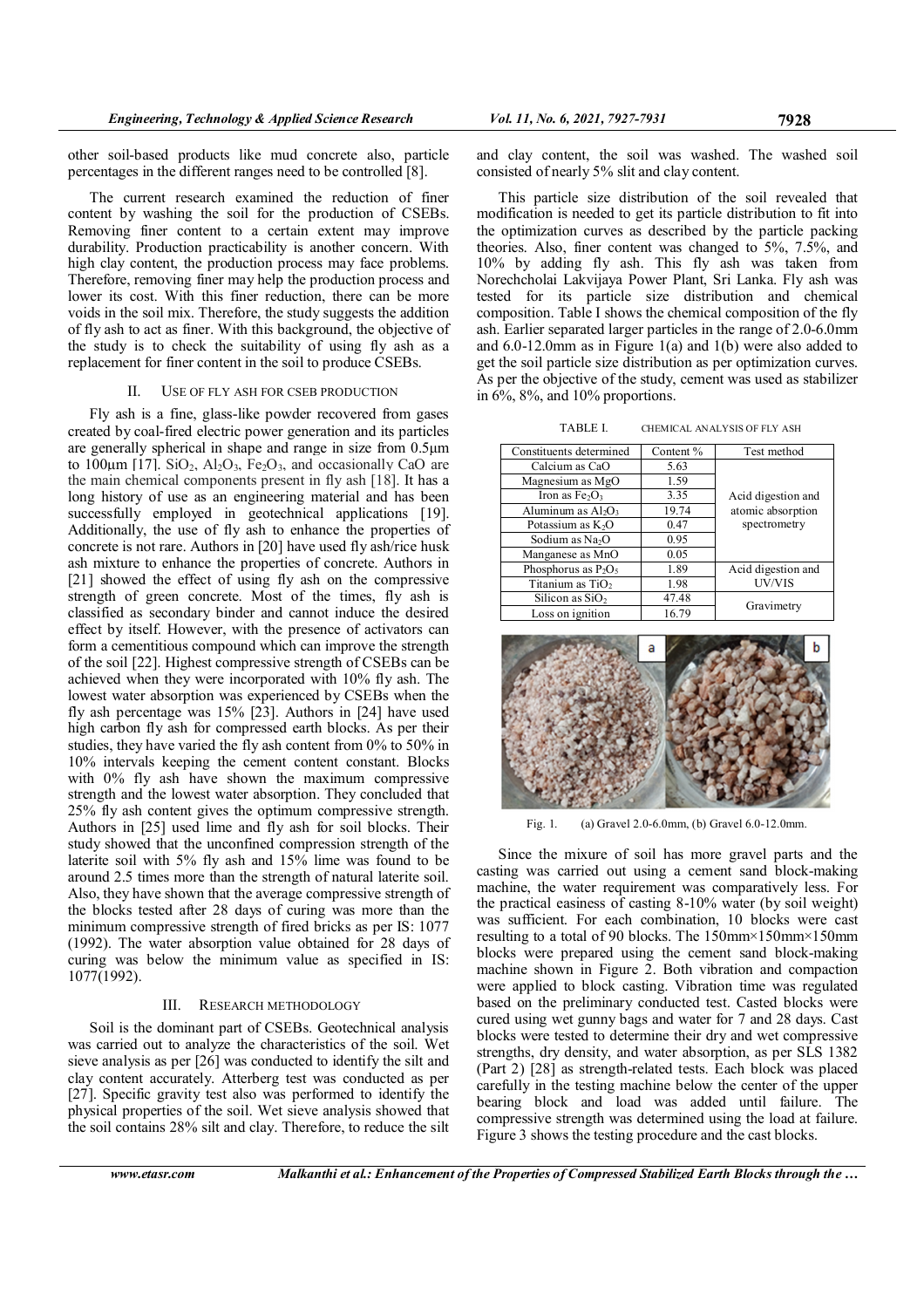

Fig. 2. Use of block making machine for CSEB production.



Fig. 3. Cast blocks and compressive test procedure.

The dry density of the blocks was determined after keeping the blocks in the oven for more than 24 hours at  $105^{\circ}$ C. Each specimen was oven-dried to a constant mass, weighed and measured to determine its dry density which was calculated by:

$$
D_d = \frac{Drymass(Kg)}{Volume(m^3)} \times 10^6 \quad (1)
$$

To determine the water absorption of the blocks, oven-dried test specimens were immersed in water for 24 hours, and the increase in the mass of each specimen was calculated and expressed as a percentage of the specimen's initial dry mass.

$$
W = \frac{\text{Saturated surface dry mass}(g) - \text{oven dry mass}(g)}{\text{oven dry mass}(g)} \times 100 \quad (2)
$$

# IV. RESULTS AND DISCUSSION

The used original soil consists of 5% finer and its grading shows it as a fine-grained soil. So, gravel had to be added to fit the grading into the optimization curve. Then, finer content got to be reduced, hence separated finer should be added. Fly ash

was added to the mix as finer, and the prepared CSEBs were tested. The fly ash used for the blocks was sieved through a 0.425mm sieve. In this study, the purpose of using fly ash is to replace finer particles. Other than that, its binding properties were not considered. The specific gravity of fly ash is 2.2 and it is less than that of original soil (2.7) resulting in reduced specific gravity for the soil-fly ash mix. When mixing the soil and fly ash, the expected final particle size distribution was determined as per the power line. A maximum density line has been proposed in [29]. It gives a direction to select a correct proportion of aggregates to get the maximum density. So, to match with the power line, other than the fly ash, different size larger particles were also added to the mixture. These larger particles were earlier extracted from the same soil. Figure 4 shows the particle size distribution for fly ash, used soil, reconstitute soil and its comparison to the power line.



Fig. 4. Comparison of particle size distribution.

## A. Properties of CSEBs with Fly Ash Replacement

Finer content was changed to 5%, 7.5%, and 10% by adding fly ash. Blocks were made with 6%, 8%, and 10% cement stabilizer. The dry compressive strength (at 7 and 28 days) and the wet compressive strength (at 28 days) of blocks made with fly ash as finer are shown in Figures 5-7. Considering the compressive strength results of blocks with fly ash replacement, when the cement content is 10%, high compressive strength can be achieved, irrespective of the finer content. Among the tested samples, 7.5% finer with fly ash replacement has given the highest compressive strength. The test results were compared with SLS 1382 specification for CSEBs and SLS 855 specification for cement blocks. According to the test results shown in Table II, when the cement content is 10% for all the selected finer contents, compressive strength values are above the limiting value for grade 1 CSEB  $(6.0N/mm^2$  and 2.4N/mm<sup>2</sup> for dry and wet compressive strength respectively). For 5% and 7.5% finer and 8% cement, compressive strength values reached grade 2 CSEB (4.0 -  $6.0$ N/mm<sup>2</sup> for dry compressive strength and 1.6 -2.4N/mm<sup>2</sup> for wet compressive strength). Even with 6% cement, 7.5% finer can produce grade 3 CSEB (2.8 - 4.0N/mm<sup>2</sup> for dry compressive strength and  $1.2 - 1.6N/mm^2$  for wet compressive strength).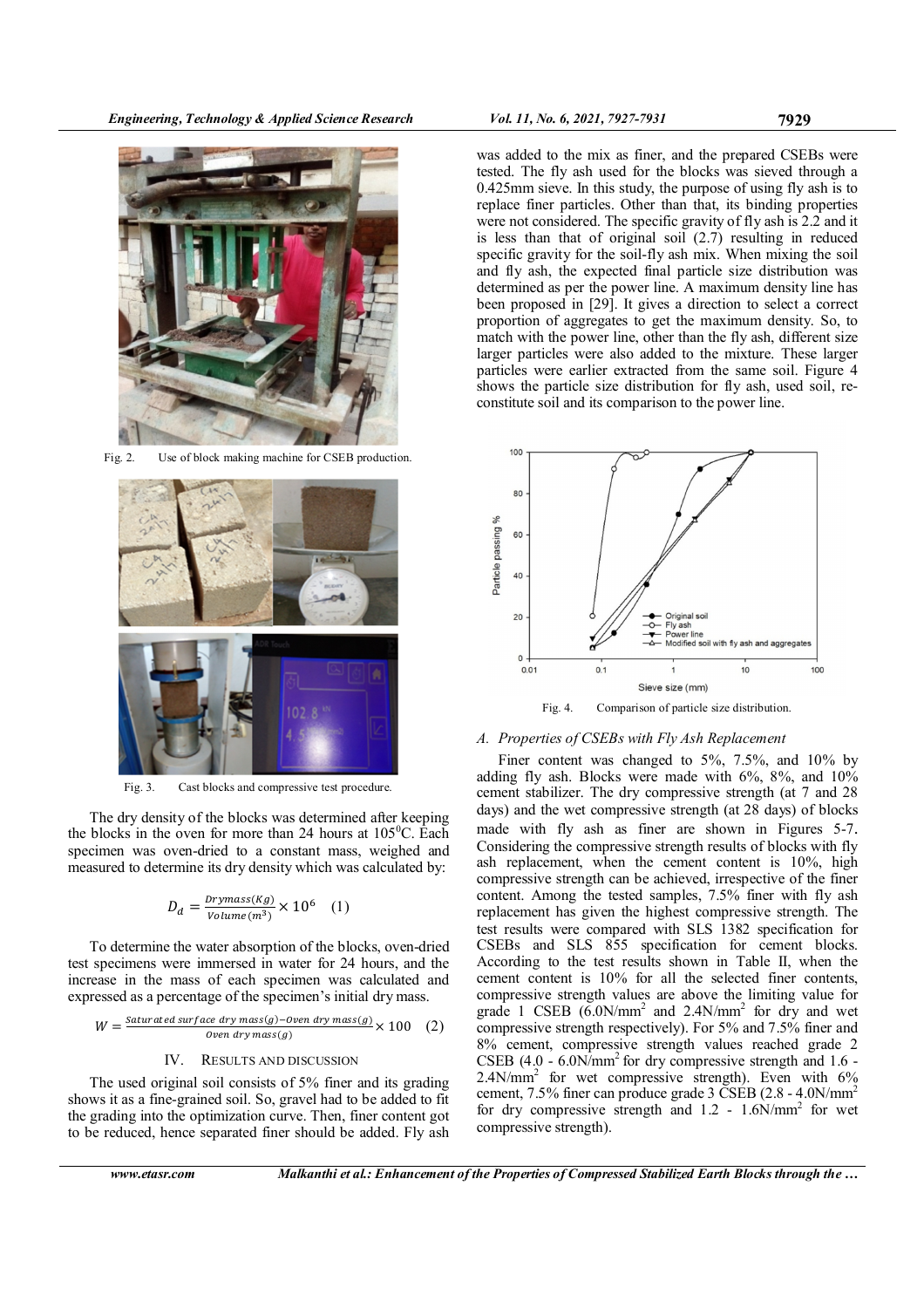

Fig. 5. 7-day dry compressive strength results of soil blocks with fly ash.



Fig. 6. 28-day dry compressive strength results of soil blocks with fly ash.



Fig. 7. 28-day wet compressive strength results of soil blocks with fly ash.

Also, the density and water absorption values (Table III) are satisfied with the specified value  $(1750 \text{kg/m}^3)$  and  $15\%$ respectively) in SLS 1382 Part 1. Out of all the finer contents,

| TABLE II. | <b>COMPRESSIVE STRENGTH RESULTS</b> |  |
|-----------|-------------------------------------|--|
|-----------|-------------------------------------|--|

| Cement %                      |         | 6     | 8     | 10    |
|-------------------------------|---------|-------|-------|-------|
| 5% finer with<br>fly ash      | Dry     | 2.72  | 4.57  | 9.8   |
|                               | Wet     | 1.85  | 2.6   | 5.25  |
|                               | Drv/wet | 0.680 | 0.569 | 0.536 |
| $7.5\%$ finer<br>with fly ash | Dry     | 2.79  | 4.76  | 13.43 |
|                               | Wet     | 1.67  | 3.16  | 7.35  |
|                               | Drv/wet | 0.599 | 0.664 | 0.546 |
| 10% finer with<br>fly ash     | Dry     | 2.43  | 3.76  | 8.75  |
|                               | Wet     | 1.45  | 2.85  | 4.28  |
|                               | Drv/wet | 0.597 | 0.758 | 0.489 |

|                                 | Cement %                        | 6     | 8     | 10    |
|---------------------------------|---------------------------------|-------|-------|-------|
| 5% finer<br>with fly<br>ash     | Density<br>(kg/m <sup>3</sup> ) | 1968  | 1903  | 1943  |
|                                 | Water<br>absorption %           | 10.33 | 11.28 | 9.34  |
| $7.5%$ finer<br>with fly<br>ash | Density<br>(kg/m <sup>3</sup> ) | 1865  | 1833  | 2074  |
|                                 | Water<br>absorption %           | 11.40 | 12.40 | 6.32  |
| $10\%$ finer<br>with fly<br>ash | Density<br>$(kg/m^3)$           | 1761  | 1778  | 1912  |
|                                 | Water<br>absorption %           | 13.89 | 13.77 | 11.54 |

## V. CONCLUSIONS

The current study used the abundantly available soil with high silt and clay (finer) content. The reduction of excessive finer was done by washing the soil. Then, the study focused on replacing the silt and clay content in the soil with fly ash for CSEB production. Also, soil grading was modified to fit into the optimization curves as explained in particle packing theories. The use of the washing method for finer reduction and the use of traditional cement sand block making machines for block production do not require highly technical skills. Hence, the local construction industry can use this method easily. The most notable findings of the present study are:

- With 10% cement stabilization, CSEBs with all fly ash addition achieved high values of dry and wet compressive strengths, satisfying the Grade 1 requirements.
- 8% cement stabilization gives compressive strength values of Grade 2 blocks for all fly ash addition percentages.
- Even with 6% cement stabilization, 7.5% fly ash addition gives compressive strength in the Grade 3 range.
- All the blocks, irrespective of the cement and fly ash content, have densities and water absorption values that satisfy the SLS 1382 requirements.

The studies [12, 16] showed similar behavior of blocks' compressive strengths. Both studies showed that 10% cement usage for block production leads to high compressive strength. Authors in [7] also recommended 10% as the highest cement percentage considering the financial aspect. Further, 7.5% finer contained soil contributes to improved properties compared to